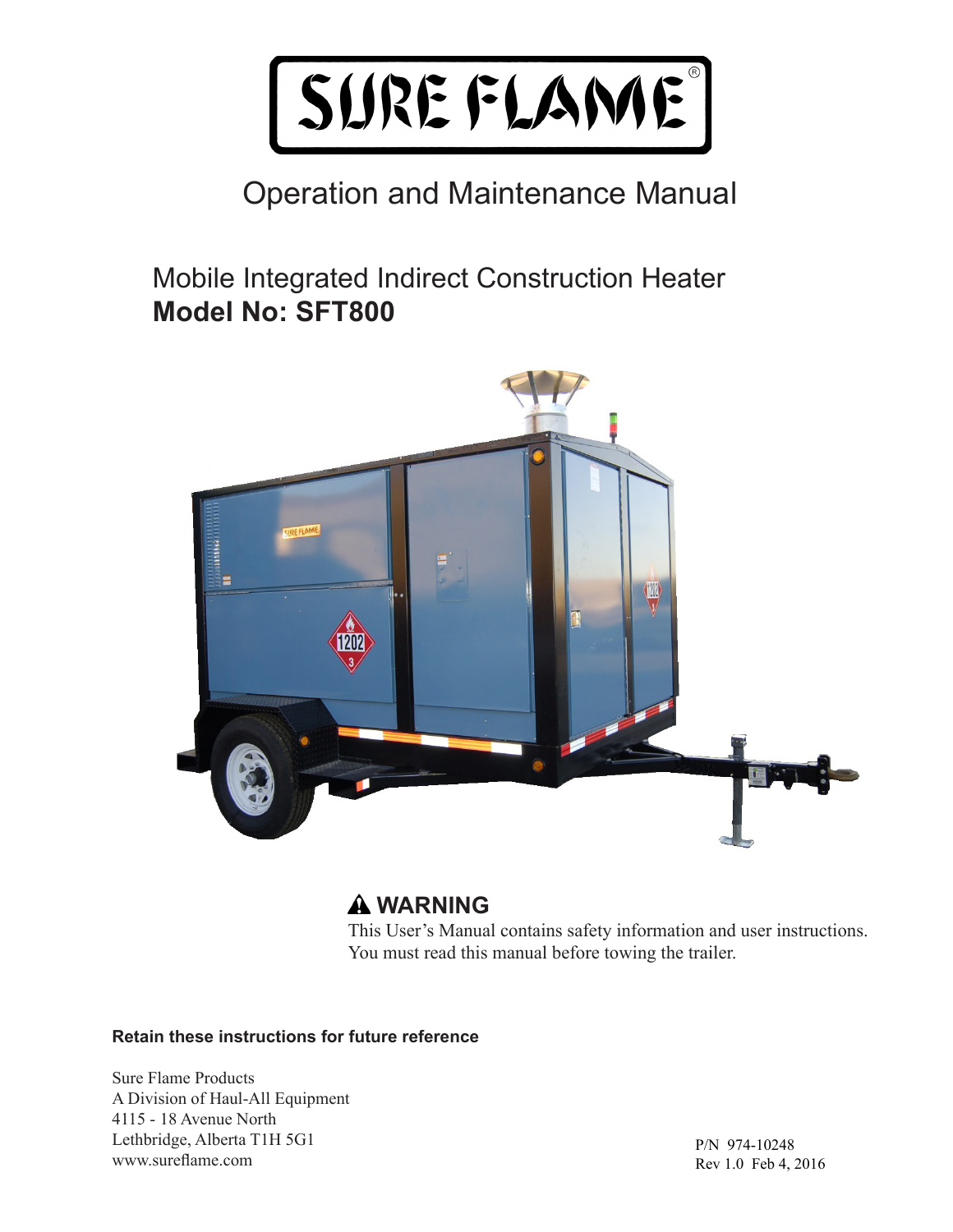## **A** GENERAL HAZARD WARNING

**Failure to comply with the precautions and instructions provided with this trailer can result in death, serious bodily injury, and property loss or damage from hazards of fire, explosion, burn, asphyxiation, carbon monoxide poisoning, and/or electric shock.**

**If you need assistance or further information such as an instruction manual, labels, etc., contact the manufacturer.**

**Fire, burn, inhalation, and explosion hazard. Keep solid combustibles, such as building materials, paper or cardboard, a safe distance away from the heater as recommended by the instructions. Never use the heater in spaces which do or may contain volatile or airborne combustibles, or products such as gasoline, solvents, paint thinner, dust particles or unknown chemicals. WARNING**

# **WARNING**

**Not for home or recreational vehicle use.**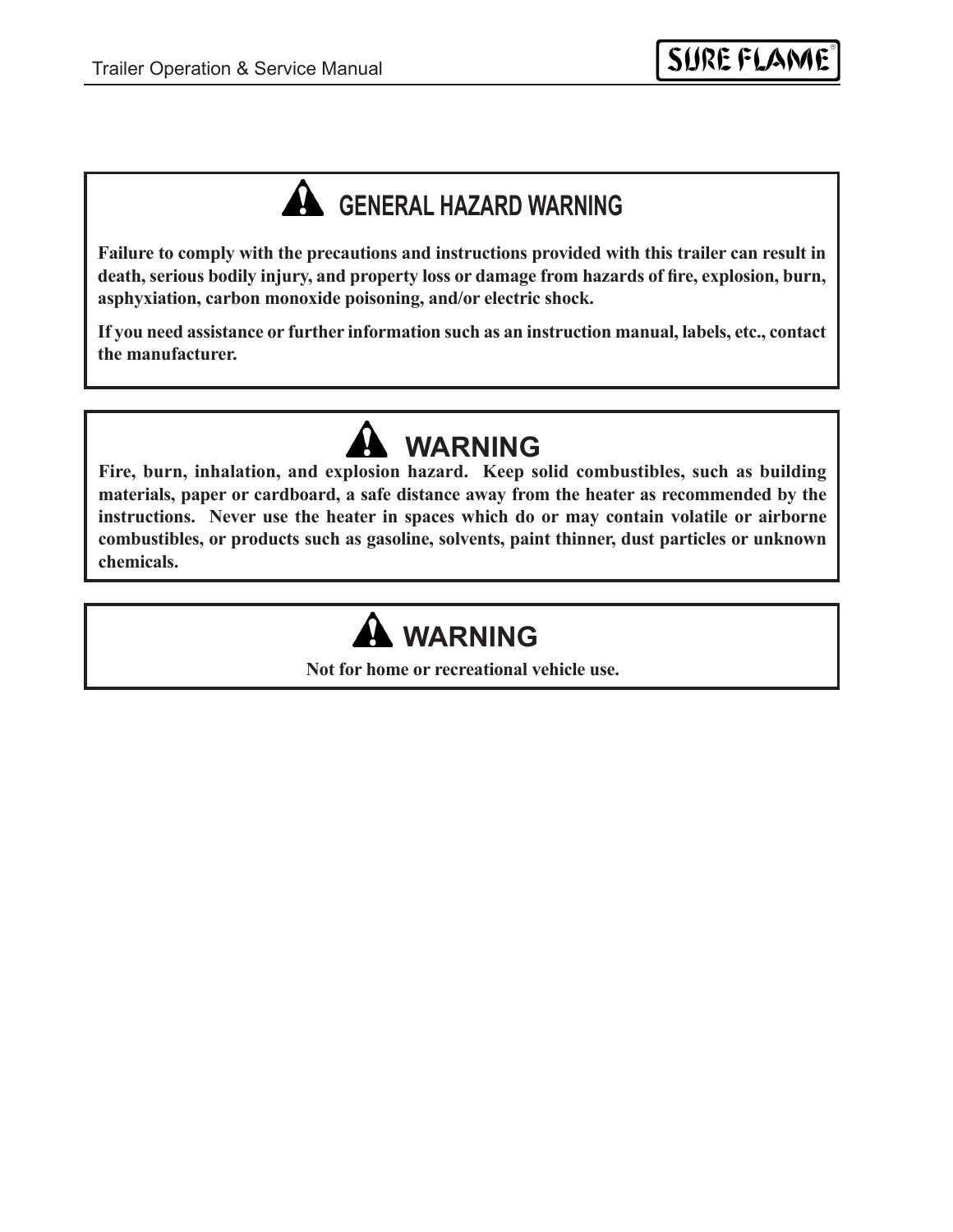## The Manual

For your safety, study this manual carefully before towing the trailer.

This heater trailer is built with components which have separate instruction manuals. If this manual refers to another manual that you do not have, please contact your dealer for assistance.

Ensure that personnel who tow or work on the equipment have access to all manuals and any additional documentation supplied with it.

# Table of Contents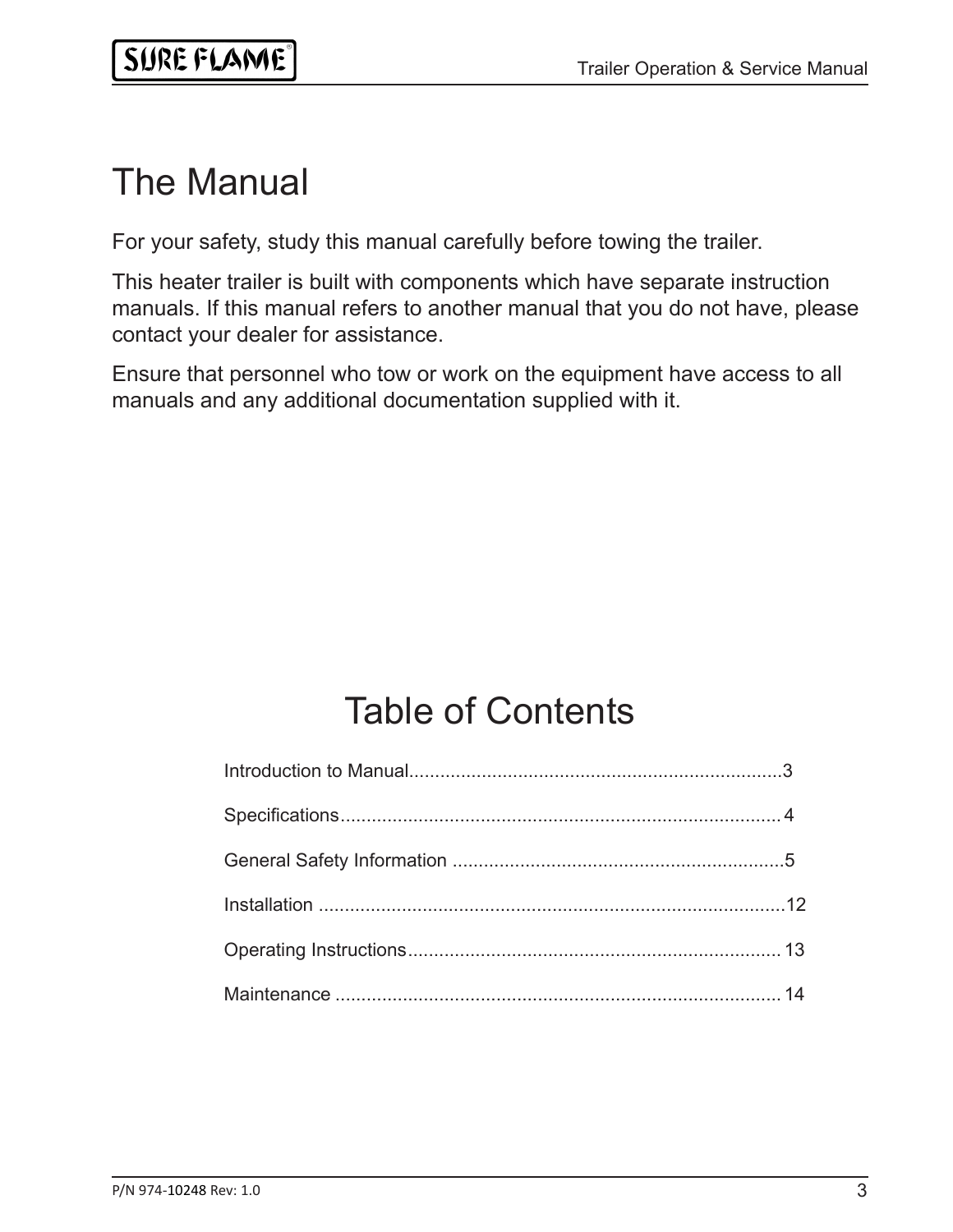### **TRAILER SPECIFICATIONS**

| Overall Length:            | 163.5" (415 cm)       |
|----------------------------|-----------------------|
| <b>Overall Width:</b>      | 100" (254 cm)         |
| Height:                    | 95.1" (242 cm)        |
| <b>Additional Height:</b>  | 8" (20 cm)            |
| Hitch Weight:              | 950 Lb (431 kg)       |
| Hitch Height:              | 15-3/8" to 20"        |
| Coupler:                   | 3" Pintle Eye         |
| UVW:                       | 6,500 lb (2,950 kg)   |
| <b>GVWR</b>                | 10,000 lb (4,536 kg)  |
| Tires:                     | ST235/80R16           |
| Tire Pressure:             | 80 psi                |
| Wheels:                    | 16 X 6 - 8 Bolts 6.5" |
| Brakes:                    | Electric              |
| <b>Emergency Brake:</b>    | Internal 12V Battery  |
| <b>Axles Lubrication:</b>  | EZ Lube               |
| <b>Fuel Tank Capacity:</b> | 250 Gal (1137 L)      |
| Heater Run Time:           | 48 hours              |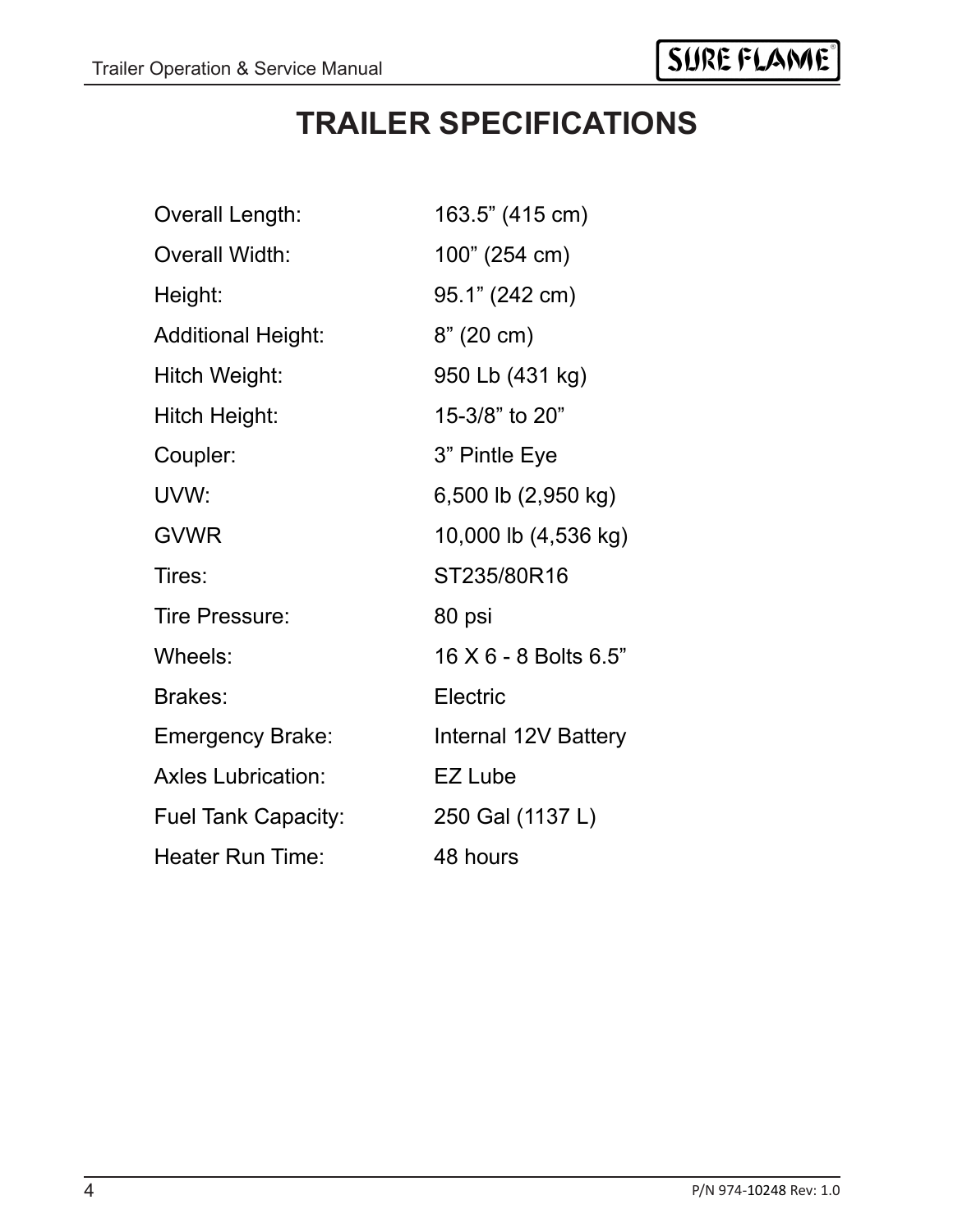# Major hazards General Safety Information

Loss of control of the Trailer or trailer/tow vehicle combination can result in serious injury or death. The most common causes are:

- Improper sizing of the trailer for the tow vehicle or vice verse
- Excessive speed (driving too fast for safe conditions)
- Failure to adjust driving behavior with the trailer
- Improper trailer coupling to vehicle hitch
- Improper braking and steering under sway conditions
- Improper tire pressure

#### **Improper sizing of the trailer for the tow vehicle**

If the towing vehicle is too small for the trailer, it can cause stability problems that can lead to serious injury or death. The additional strain on the engine and drive-train can also lead to serious tow vehicle maintenance problems. Ensure that the maximum towing capacity of the towing vehicle is not exceeded. Check the appropriate values in vehicle owner manuals or on the VIN label.

#### **Excessive speed (driving too fast for safe conditions)**

The maximum recommended speed for safely towing a trailer is 95km/h with ideal road conditions. If you drive too fast, the trailer is more likely to sway, potentially causing loss of control. Also, tires may overheat with excessive speed, thus increasing the possibility of a blowout.

#### **Failure to adjust driving behavior with the trailer**

When towing a trailer, you will have decreased acceleration, increased stopping distance, and increased turning radius. Furthermore the trailer will change the handling characteristics of your towing vehicle, making it more sensitive to steering inputs and more likely to be pushed around in windy conditions or when being passed by large vehicles. In addition, you will need a longer distance to pass, due to slower acceleration and increased length. With this in mind:

- Be alert for slippery conditions. You are more likely to be affected by slippery road surfaces when driving a tow vehicle with a trailer than driving a tow vehicle without a trailer.
- Anticipate the trailer "swaying." Swaying can be caused by excessive steering, wind gusts, roadway edges, or by the trailer's reaction to the pressure wave created by passing vehicles.
- When encountering trailer swaying, take your foot off the accelerator and steer as little as possible in order to stay on the road. Use small "trim-like" steering adjustments and do not attempt to steer out of the sway or you may make it worse.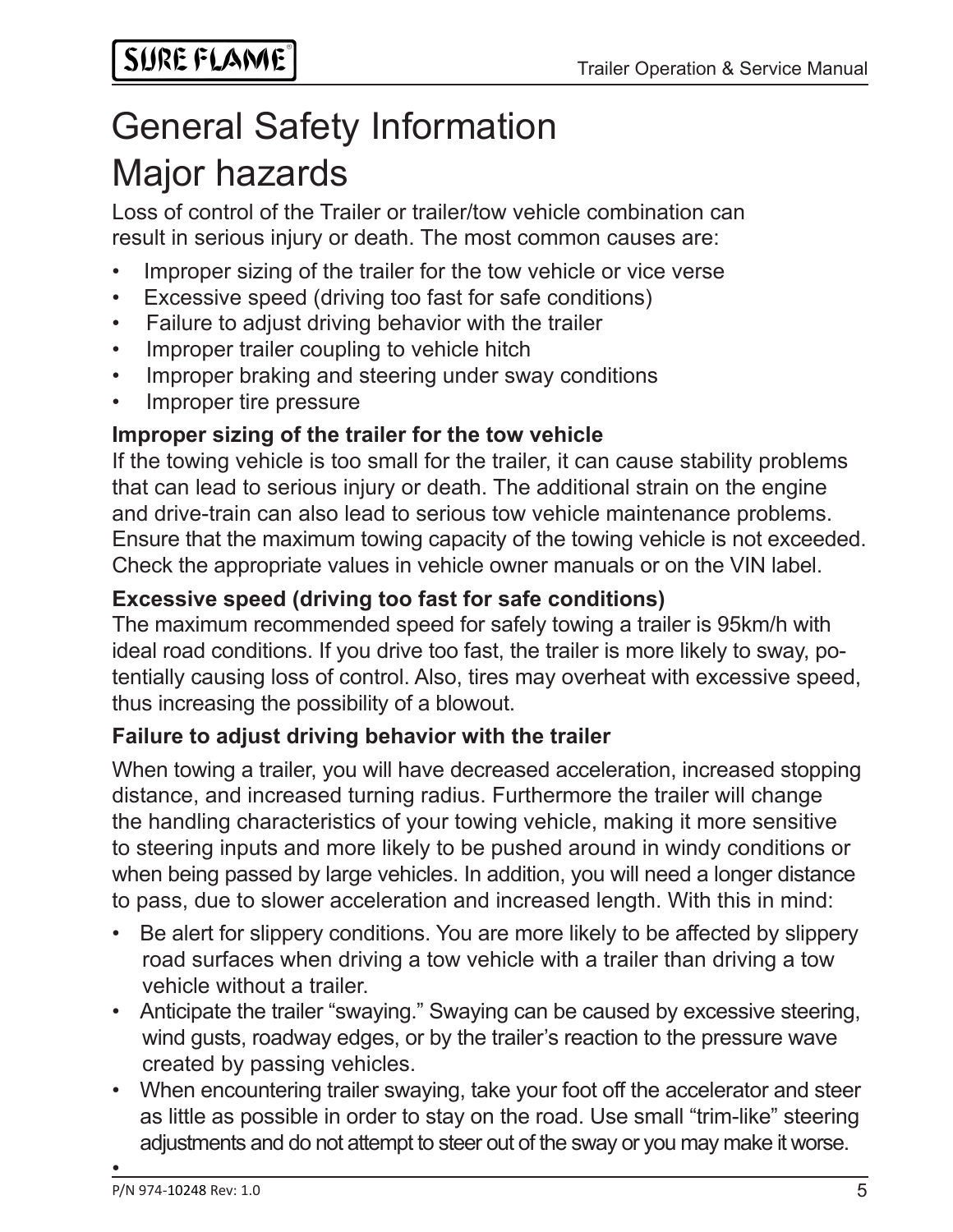- Also avoid applying the tow vehicle brakes to correct trailer swaying. However, application of the trailer brakes alone will tend to straighten out the swaying, especially when travelling downhill.
- Use lower gear when driving down steep or long grades.
- Be aware of your trailer height, especially when approaching bridges, roofed areas and around trees.
- Cross chain underneath hitch and coupler with enough slack to permit turning and to hold tongue up if the trailer comes loose.

### **Improper trailer coupling to vehicle hitch**

It is critical that the trailer be securely coupled to the hitch, and that the safety chains and emergency breakaway brake lanyard are correctly attached. Uncoupling may result in death or serious injury to you and to others.

- Be sure the hitch load rating is equal to or greater than the load rating of the coupler.
- Be sure the hitch size matches the coupler size.
- Observe the hitch for wear, corrosion and cracks before coupling. Replace if necessary before coupling the trailer to the tow vehicle.
- Be sure the hitch components are tight before coupling the trailer to the towing vehicle.

### **Proper use of safety chains**

If your trailer comes loose from the hitch for any reason, we have provided safety chains so that control of the trailer can still be maintained.

- Fasten chains to frame of the vehicle. Do not fasten chains to any part of the hitch unless the hitch has holes or loops specifically for that purpose.
- Cross chain underneath hitch and coupler with enough slack to permit turning and to hold tongue up, if the trailer comes loose.

### **Proper connection of breakaway brake**

The trailer is equipped with electric brakes and a breakaway brake system that can apply the brakes on your trailer if it comes loose from the hitch for any reason. You will have a separate set of instructions for the breakaway brake if your trailer is so equipped. The breakaway brake system, including battery, must be in good condition and properly rigged to be effective.

- The breakaway lanyard must be connected to the two vehicle and NOT to any part of the hitch.
- Before towing the trailer, test the function of the breakaway brake system. If the breakaway brake system is not working, do not tow the trailer. Have it serviced or repaired.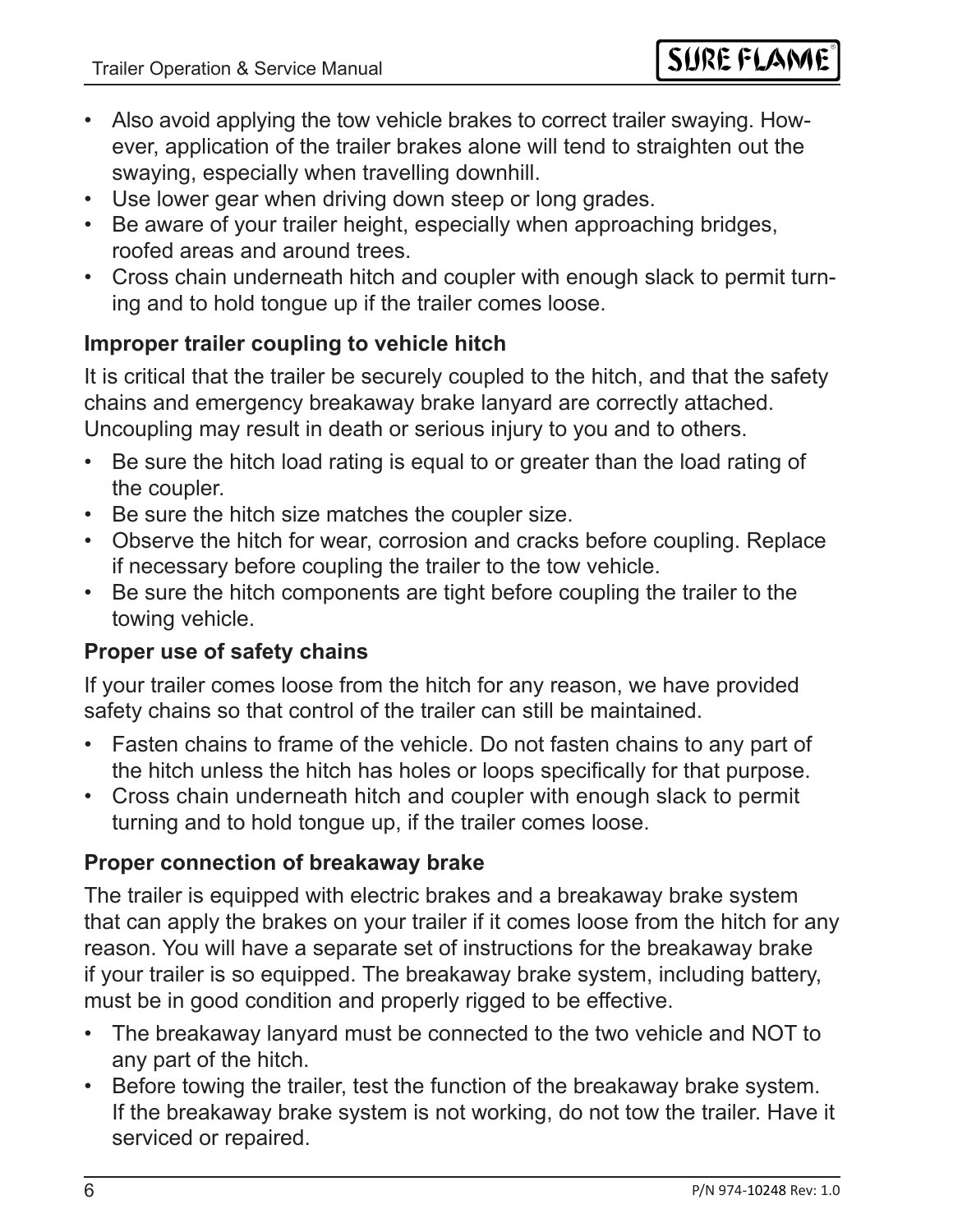#### **Worn tires, loose wheels and lug nuts**

If a tire has a bald spot, bulge, cut, cracks, or is showing any cords, replace the tire before towing. If a tire has uneven tread wear, take the trailer to a dealer service center for diagnosis. Uneven tread wear can be caused by tire imbalance, axle misalignment or incorrect inflation.

Tires with too little tread will not provide adequate frictional forces on wet roadways and can result in loss of control, leading to death or serious injury. Improper tire pressure causes increased tire wear and may reduce trailer stability, which can result in a tire blowout or possible loss of control. Therefore, before each tow you must also check the tire pressure. Remember, the proper tire pressure is listed on the Certification / VIN label, normally mounted on the front left side of the trailer, and should be checked when tires are cold. Allow 3 hours cool-down after driving before checking tire pressure.

The tightness of the lug nuts is very important in keeping the wheels properly seated to the hub. Before each tow, check to make sure they are tight.

The proper tightness (torque) for lug nuts and tightening sequence is listed in the Inspection, Service and Maintenance section of this manual. Use a torque wrench to tighten the lug nuts and use the crisscross star pattern sequence. Improper tightening of the lug nuts voids the axle warranty.

Lug nuts are also prone to loosen after first being assembled. When driving a new trailer (or after wheels have been remounted), check to make sure they are tight after the first 10, 25 and 50 miles of driving and before each tow thereafter.

### **Checking brakes or lights**

Be sure that the electric brakes and all of the lights on your trailer are functioning properly before towing your trailer. Electric brakes and lights on a trailer are controlled via a connection to the tow vehicle, generally a multi-pin electrical connector. Check the trailer tail lights by turning on your tow vehicle headlights. Check the trailer brake lights by having someone step on the tow vehicle brake pedal while you look at trailer lights. Do the same thing to check the turn signal lights.

### **Tow vehicle mirrors**

Standard mirrors usually do not provide adequate visibility for viewing traffic to the sides and rear of the towed vehicle. Use mirrors that allow you to safely observe approaching traffic.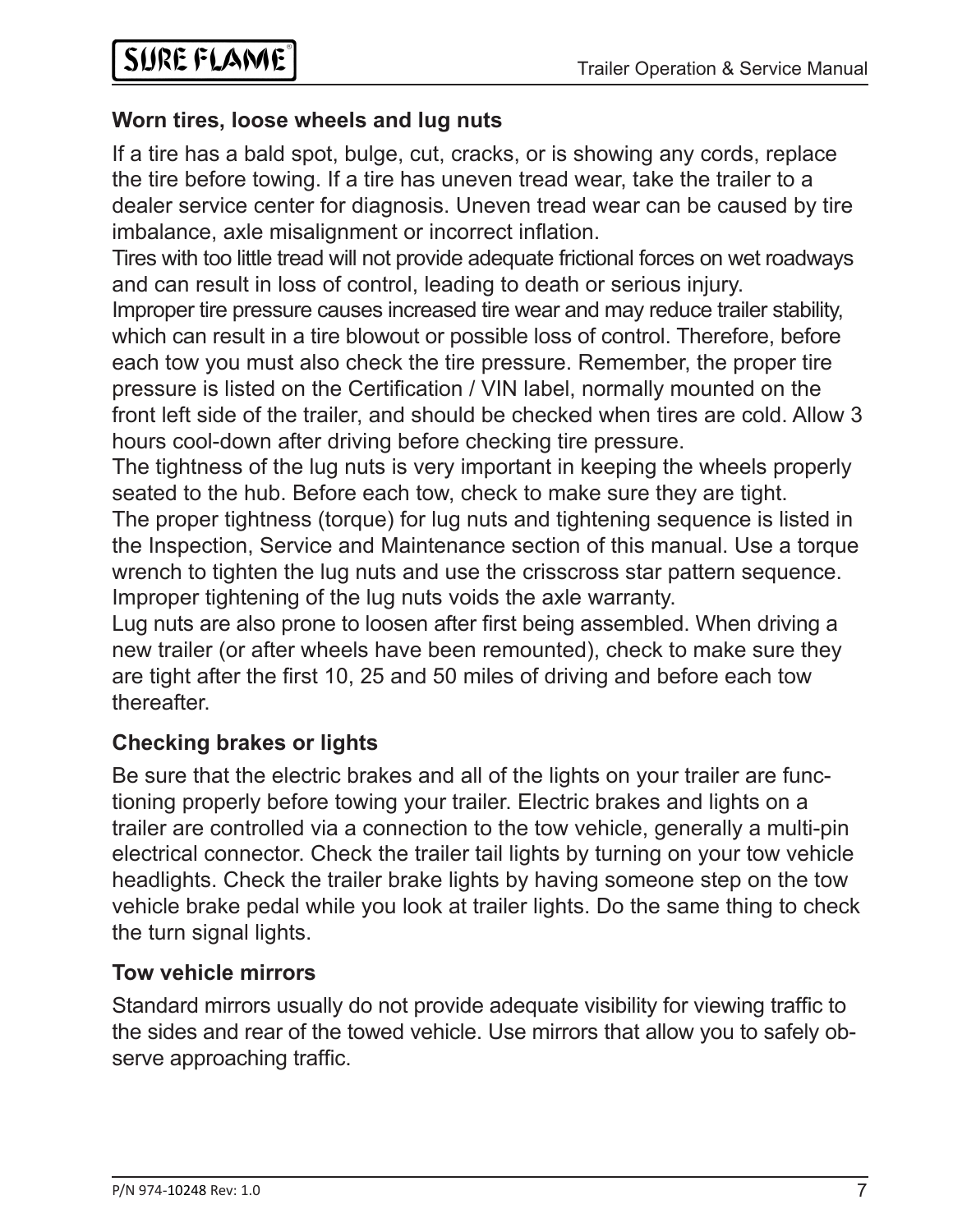#### **Testing electric brakes**

Your trailer has electric brakes, and your tow vehicle will have an electric brake controller that sends power to the trailer brakes. Before towing the trailer on a road, confirm that the electric brakes are working by operating the brake controller.

The breakaway brake system battery will trickle charge from the tow vehicle. The "Charging" lamp (1) will be illuminated when the battery is receiving a charge from the tow vehicle. Press the "Test" button (2) to test the battery level of charge. Do not tow the trailer if the battery requires recharging. A discharged breakaway brake battery will not activate the brakes if the trailer uncouples from the tow vehicle. The battery must be fully charged before towing the trailer.

#### **Testing electric breakaway brakes**

The breakaway brake system includes a battery, a switch with a pullpin and lanyard, and a breakaway brake controller. Read and follow the instructions here as well as the instructions that have been prepared by the breakaway brake manufacturer. If you do not have these instructions, contact your dealer for assistance.

The breakaway brake system battery will trickle charge from the tow vehicle. The "Charging" lamp (1) will be illuminated when the battery is receiving a charge from the tow vehicle. Press the "Test" button (2) to test the battery level of charge. Do not tow trailer if the battery requires recharging. A discharged breakaway brake battery will not activate the brakes if the trailer uncouples from the tow vehicle. The battery must be fully charged before towing trailer.



*Breakaway brake battery charger*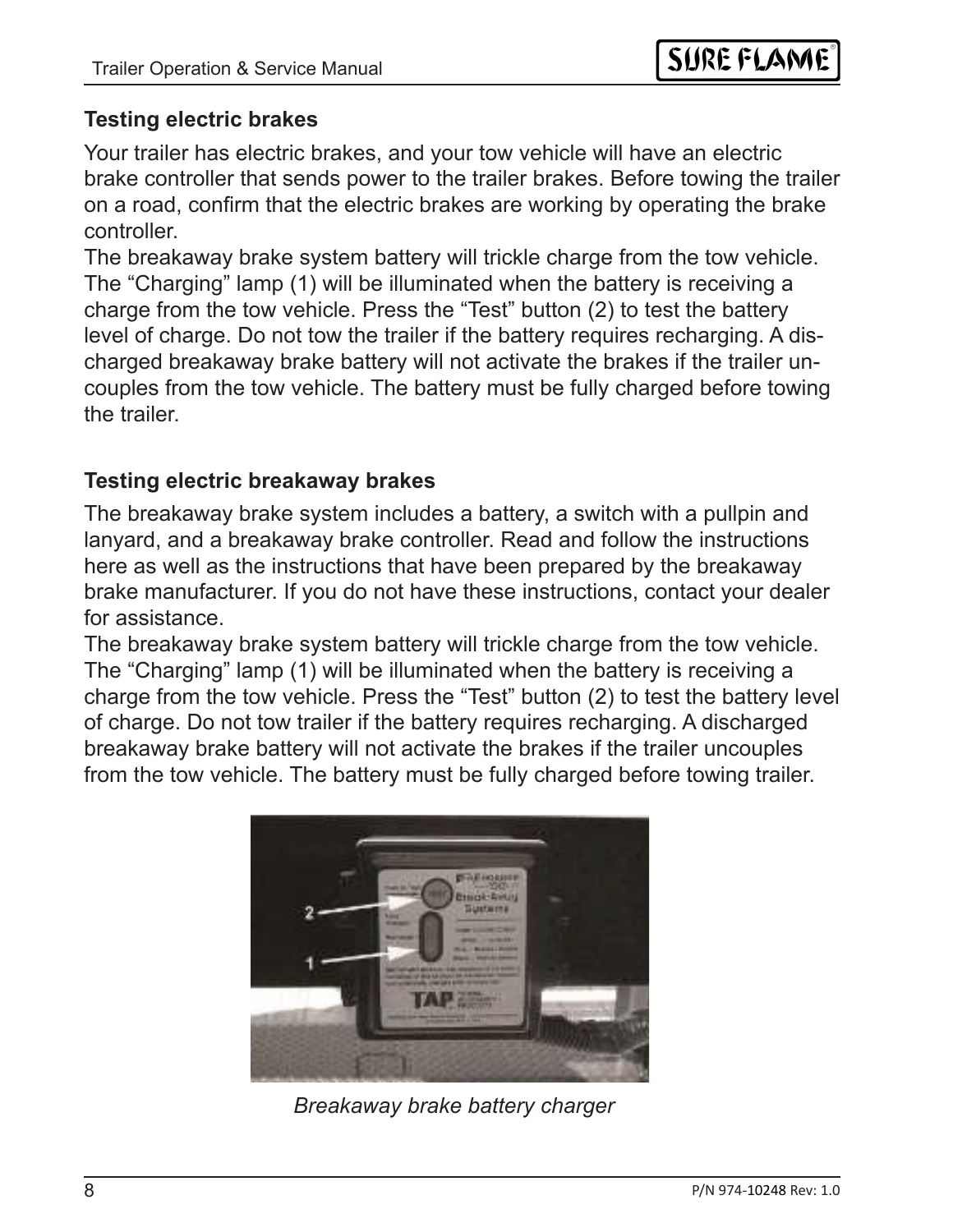## SURE FLAME

- To test the breakaway brake battery, remove the pullpin from the switch and attempt to pull the trailer forward. You should here the click sound from brakes and feel the trailer resisting being towed, but the wheels will not necessarily be locked. If the brakes not function, do not tow the trailer until brakes, or battery, are repaired.
- Immediately replace the pullpin. The breakaway brake system will discharge the battery rapidly when the pullpin is removed.

Do not tow the trailer with the breakaway brake system ON because the brakes will overheat, which can result in permanent brake failure.

If you do not use your trailer for three or more months, or during winter months, store the battery indoors and charge the battery every three months.

Replace the breakaway brake battery according to the intervals specified by battery manufacturer.

#### **Couple the trailer to the tow vehicle**

Rotate the jack handle counter-clockwise. This will retract the jack causing the receiver to drop down so it can fully engage the ball and transfer the weight of the trailer tongue to the towing vehicle hitch. If the receiver does not line up with the ball, raise the receiver again and adjust the position of the tow vehicle. Then lower the receiver over the ball. When the drop leg base is no longer resting on the ground, the towing vehicle hitch is holding all of the weight of the trailer tongue. Continue retracting the drop leg to their upper positions by rotating the jack handle. Remove the plunger pin and rotate the drop leg to a horizontal posi-tion. Insert the plunger pin to lock the drop leg in this position.

#### **Connect the safety chains**

- Visually inspect the safety chains and hooks for wear or damage. Replace worn or damaged safety chains and hooks before towing.
- Rig the safety chains so they have sufficient slack to permit turning, but not too much slack (so it is not touching the road). The safety chains must keep the tongue on the tow vehicle bed if the trailer uncouples.
- Rig the safety chains so they have sufficient slack to permit turning, but not too much slack (so is not touching the road), The safety chains must keep the tongue on the tow vehicle bed if the trailer uncouples.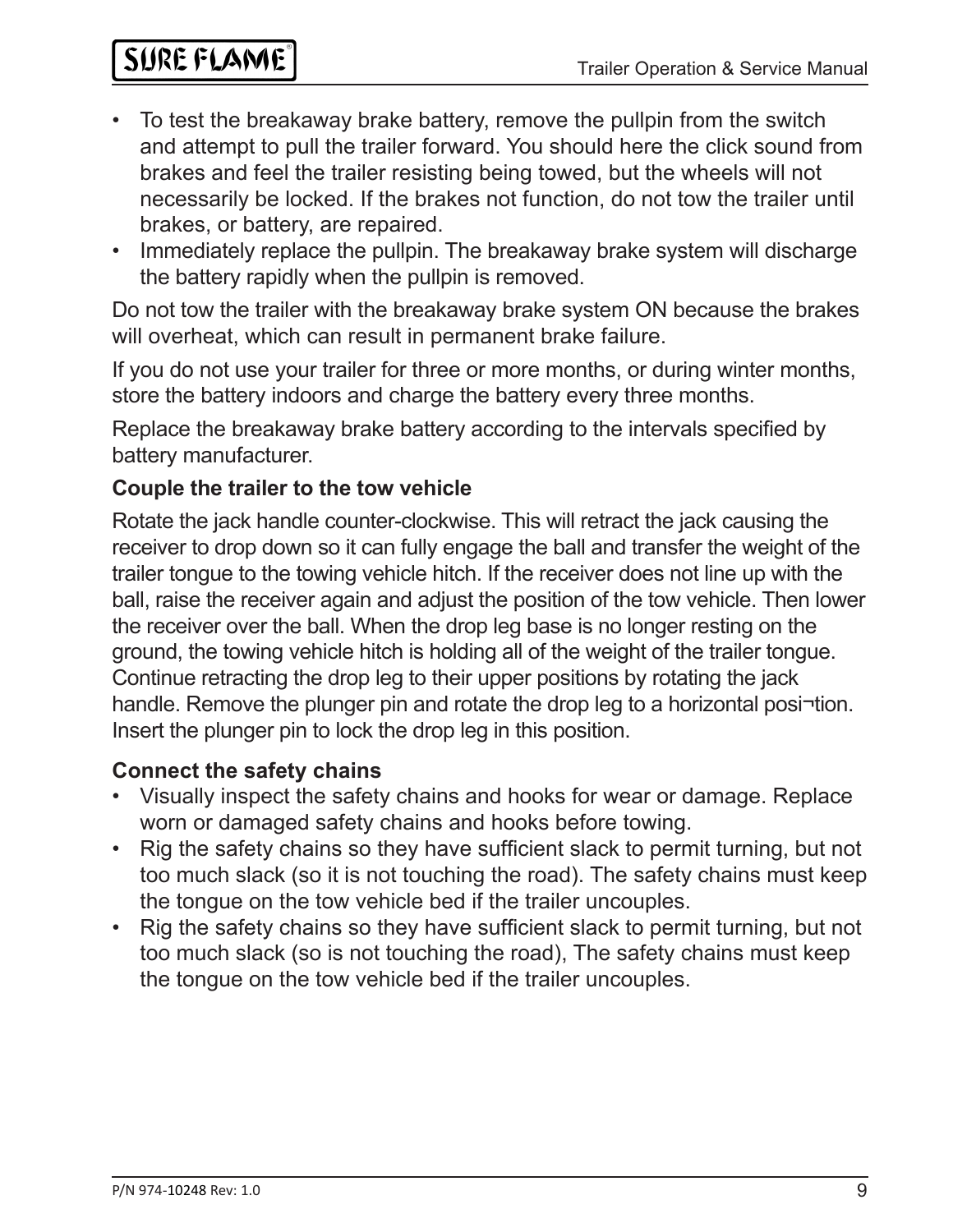#### **Attach breakaway brake lanyard**

If the coupler or hitch fails, a properly connected and working breakaway brake system will apply the brakes on the trailer. The safety chains will keep the tow vehicle attached and as the brakes are applied at the trailer's axles, the trailer/tow vehicle combination will come to a controlled stop.

• Connect the lanyard to the tow vehicle so that the electric brake pullpin will be pulled out before all of the slack in the safety chains is taken up. Do not connect the lanyard to a safety chain, hitch ball or hitch ball assembly. This would keep the breakaway brake system from operating when it is needed.

#### **Adjust trailer hitch height**

The height of the hitch on the trailer must be adjusted so that the trailer is level while connected to the tow vehicle.

- Connect trailer to tow vehicle.
- Park the tow vehicle and trailer on a firm, level surface.
- Stand away from the trailer and visually verify if the trailer is level front-to-rear. If the front of the trailer is higher than the rear, the hitch must be raised. If the front of the trailer is lower than the rear, the hitch must be lowered.
- Uncouple trailer from tow vehicle.
- Remove the lock nuts and bolts (1) on hitch. Discard lock nuts. Inspect bolts for damage and replace if necessary. Contact your dealer for the correct size and grade of bolts.



*Adjust hitch height*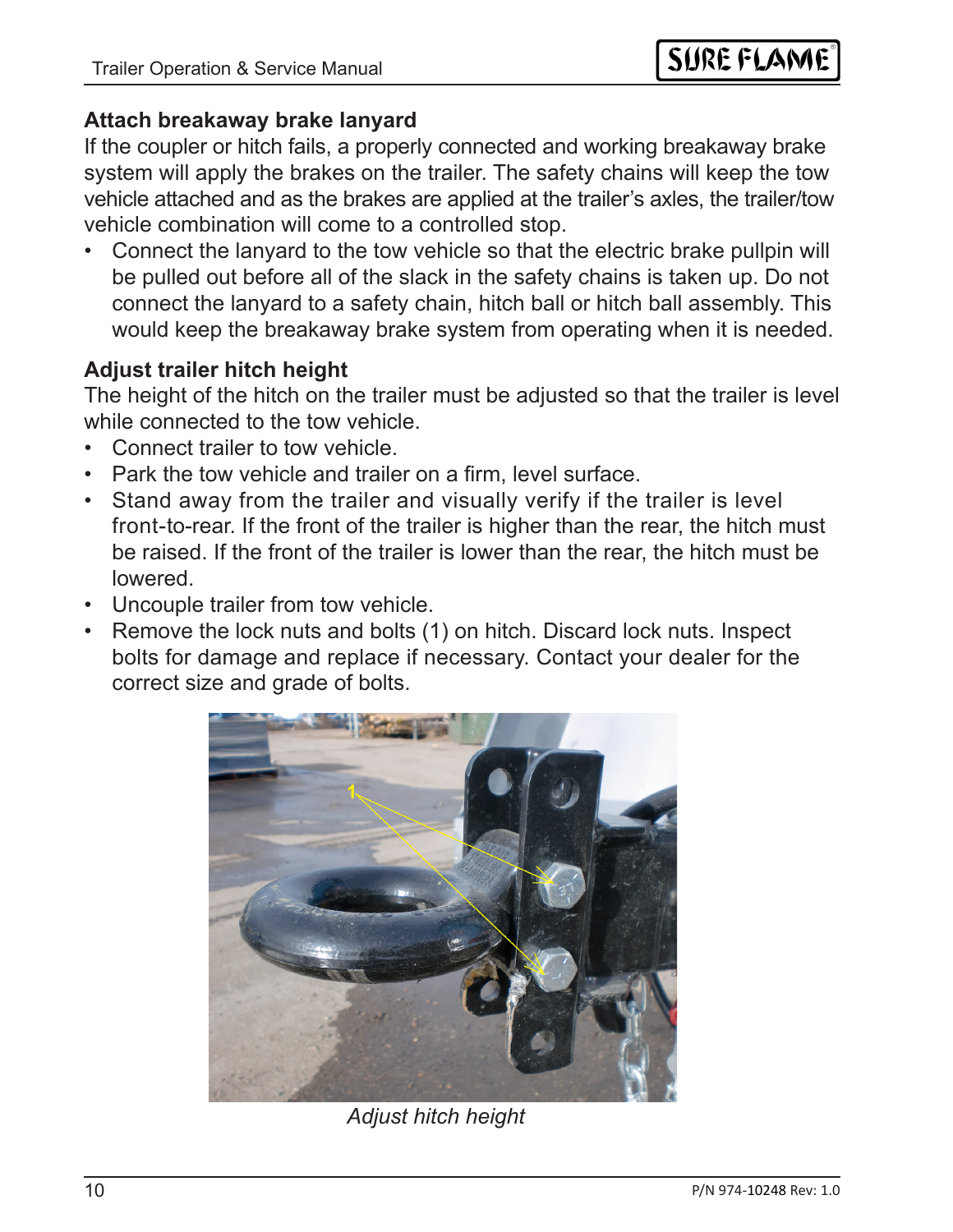- Raise or lower the hitch as necessary.
- Install bolts (1) and NEW lock nuts.
- Tighten lock nuts to 100 lb/ft of torque.
- Couple the trailer to the tow vehicle and verify that the trailer is level front to rear. Adjust if necessary.

# Do not move the trailer until:

- The coupler is secured and locked to hitch
- The safety chain is secured to the tow vehicle
- The trailer jack is fully retracted
- Tires and wheels are checked
- The breakaway switch is connected to the tow vehicle and checked
- The trailer plug is securely connected and lights are checked
- The trailer brakes are checked
- Always secure the door latches after closing, place a linchpin in the catch
- Check if tow vehicle is equipped with fire extinguisher, flares and reflectors
- Tow vehicle mirrors are adjusted

# Safe trailer towing guidelines

- Check coupler tightness, electrical connector, and tires after towing 100 km.
- Adjust the brake controller to engage the trailer brakes before the tow vehicle brakes. Follow the brake controller manufacturer's literature.
- Use mirrors to verify that there is room to change lanes or merge into traffic. Use your turn signals well in advance.
- Allow plenty of stopping space for your trailer and tow vehicle.
- Do not drive so fast that the trailer begins to sway due to speed. Generally never drive faster than 95 km/h.
- Allow plenty of room for passing. A rule of thumb is that the passing distance with a trailer is 4 times the passing distance without a trailer.
- Use lower gears for climbing and descending grades.
- Do not brake while in curve unless absolutely necessary. Instead, slow down before you enter the curve.
- Do not apply the tow vehicle brakes to correct extreme trailer swaying. Instead, lightly apply the trailer brakes with the hand controller.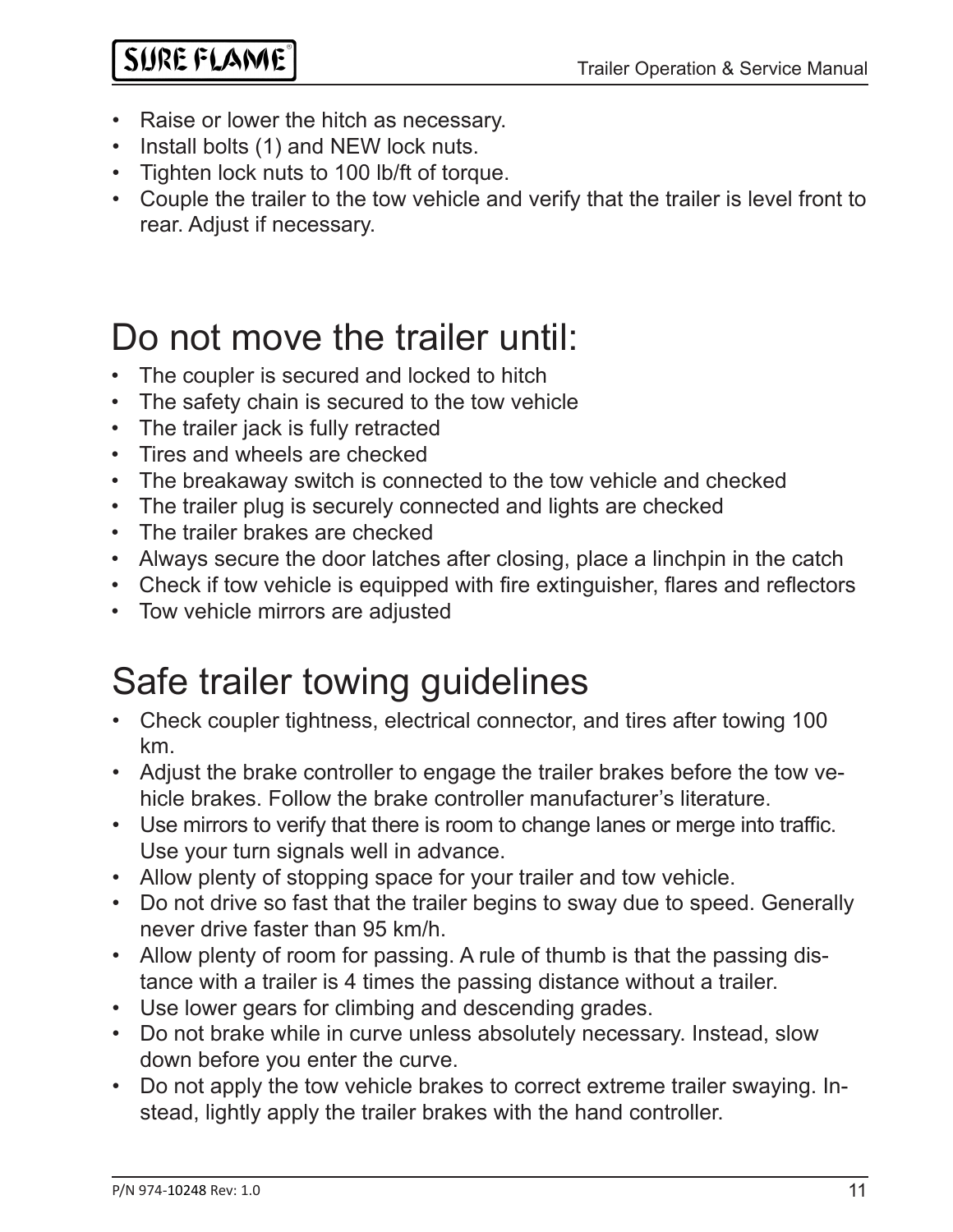## Installation

This trailer has a built-in Sure Flame ID800 heater (3 phase version). This indirect-fired heater is intended to be used primarily for heating areas in buildings that are under construction. Since the products of combustion are released, it is imperative that the trailer is located outside of the enclosed area. The flow of supply air and exhaust gasses must not be obstructed in any manner. The output hot air from the heater trailer is supplied to the building heating area using one 20" or two 16" ducts (depending on the duct adapter).

The equipment should be installed in accordance with applicable local regulations, which should be carefully followed in all cases. In Canada, installation must comply with CSA B139 Installation Code for Oil Burning Equipment. In the USA, installation must comply with NFPA 31 Standard for the Installation of Oil Burning Equipment. Authorities having jurisdiction should be consulted before installations are made.

For maximum run time, position trailer properly on a horizontal surface with fuel tank level.

The electrical grounding of the appliance must be in compliance with the National Electrical Code, ANSI/NFPA 70, or the CSA C22.1, Canadian Electrical Code, Part I.

**Warning:** Heater trailer shall be used in accordance with local and national installation codes and shall be installed and maintained by a qualified service person. The Heater Trailer should be inspected before each use and at least annually.

**Warning:** Do not use this heater trailer in a space where gasoline or other liquids with flammable vapors are stored or used.

# Electrical supply

This heater trailer can be powered from an internal diesel generator or from an external shore power 208/230VAC, 3Ø, 27/24A.

# Fuel supply

Internal fuel tank capacity is 250 Gal (1137 L) which will allow running the heater via generator for apr. 48 hours. The trailer fuel tank has two refuelling caps: one on the side, accessed from generator door, and the second one is on the front, accessed from front heater door. The fuel tank has a mechanical fuel gauge which is located on the side of the fuel tank. The electrical fuel level sending unit, which is located in center of the fuel tank, activates the red flashing light signal tower when the fuel level is low (8 hours before heater runs out of fuel). The red solid light on the signal tower indicates that there is no fuel in the tank and the heater will shut down.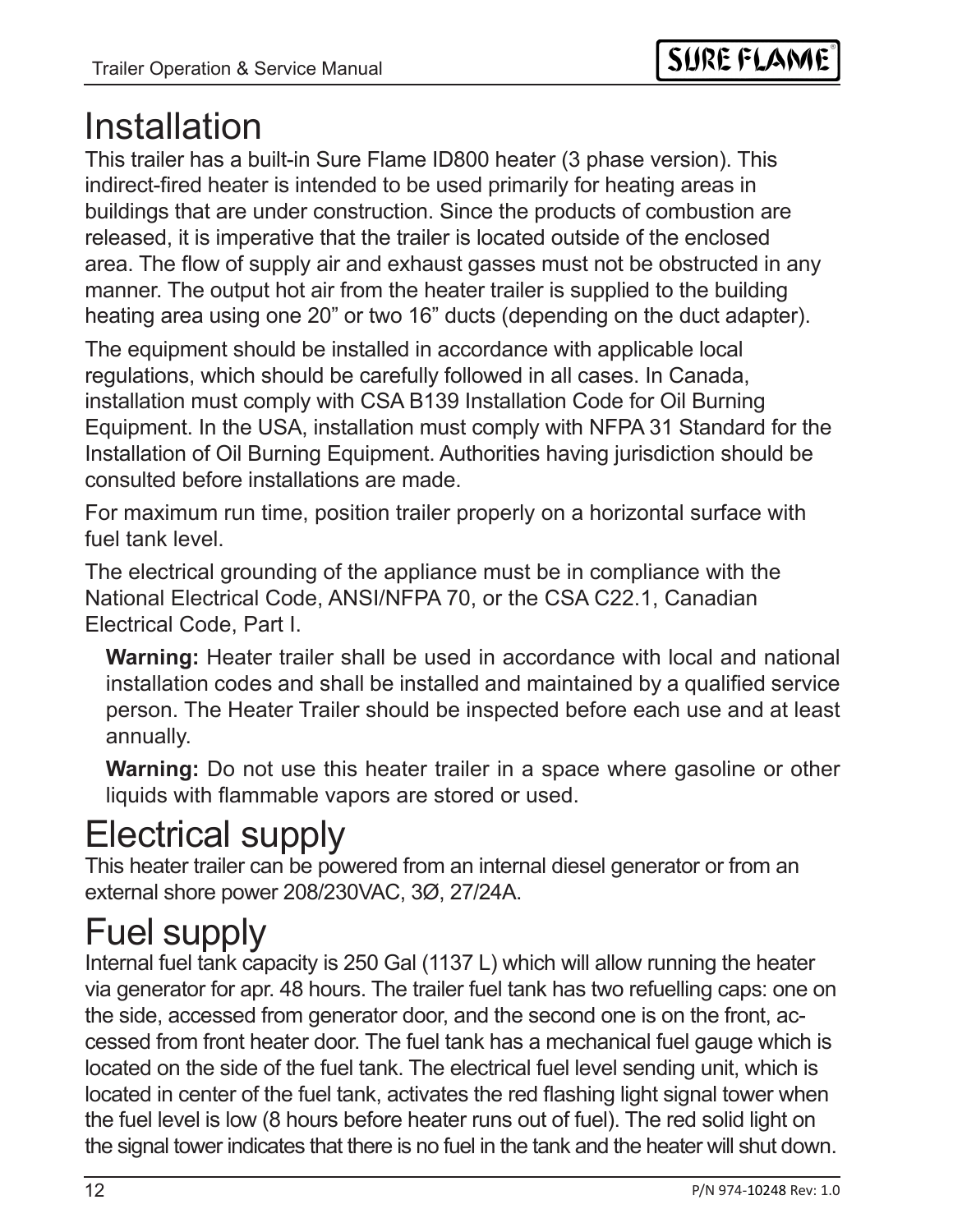# **Generator**

The generator unit supplies electrical power to the heater and its accessories. The mini¬mum fuel level for the generator is lower than the heater itself, so when the fuel level is critical, the heater will turn off first before the generator.

For more generator instructions, refer to Generator Owner Manual.

# Heater operating instruction

**Read first, understand and follow the instructions from the Generator and Heater Operating Manuals.** 

**To turn on the heater,** the generator needs to be running (or the shore power needs to be plugged into the heater receptacle). To properly turn the heater on, follow the operating instruction label on the heater or refer to the Heater Operation and Maintenance Manual.

**Before turning on the generator,** be sure the E-stop button is not depressed and the Positive Air Cut Off lever is not pulled out. Check the engine oil level, check the condition of fuel supply and return lines, and check the battery clamps and battery state of charge. The generator battery is charged only by running the generator. If the generator is not running for long period of time, recharge the battery every three months.

**To start the generator,** toggle the *run* switch up on the generator panel, press and hold the red *fuse* button and black *glow* button, then wait for 5 to 20 sec (depending on the ambient temperature), then press the *start* button. After the generator turns on, release the *start* button. Then, after 10 seconds, release the *glow* and *fuse* button.

**To shut off the generator,** be sure the heater is off and the main heater blower turns off. Turn down the *run* toggle switch or press the E-stop button. If the generator is still running irregularly and hesitates to stop, pull the *Positive Air Shut Down* lever.

If using shore power supply, after turning the heater off, also turn off the heater's main power switch.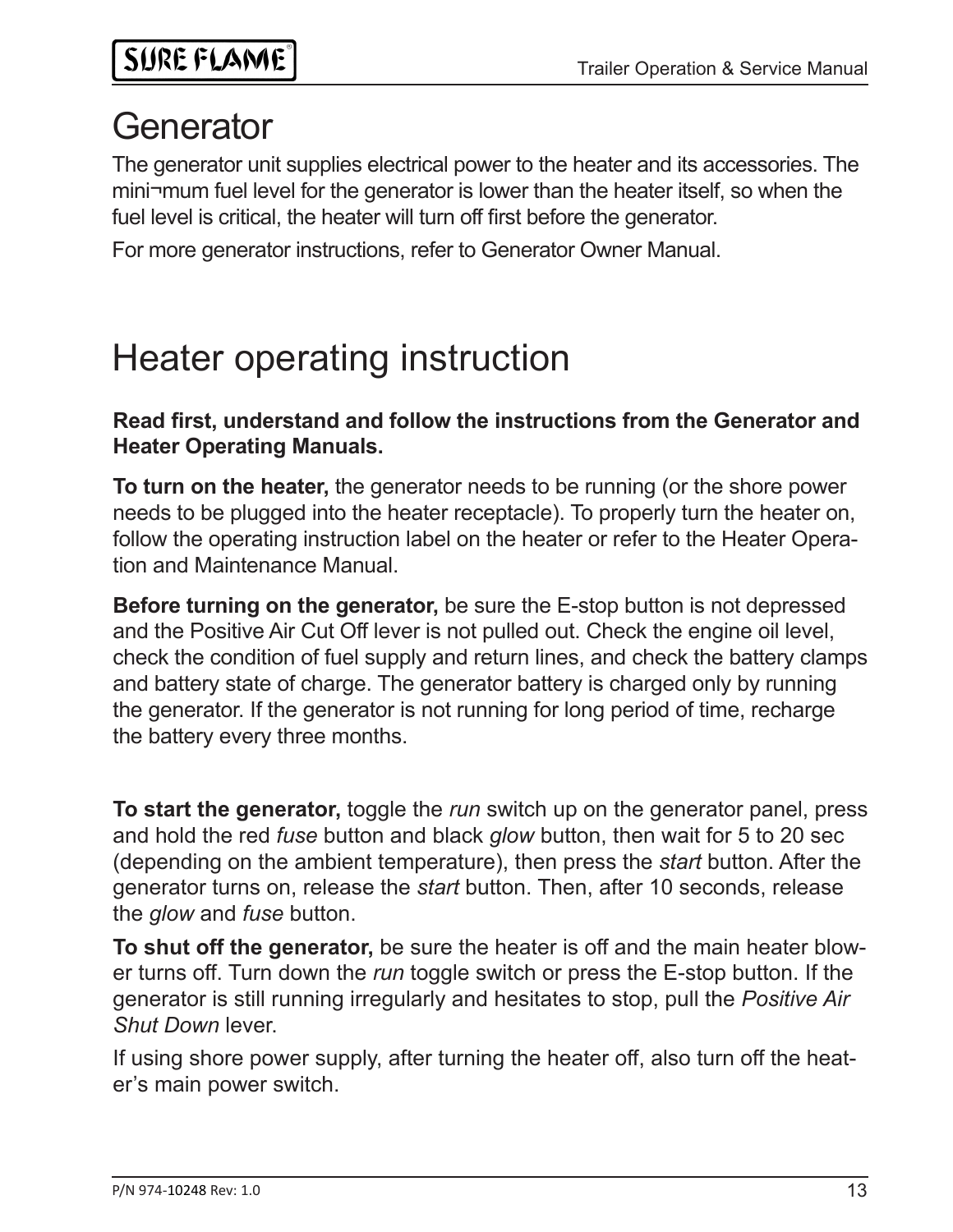## **Maintenance**

### **Monthly:**

| Cords and<br><b>Connectors</b> | Check for cracks, exposed wires, and dirt in electrical<br>connectors.                                                                                                                                                                                                                                                                                                  |
|--------------------------------|-------------------------------------------------------------------------------------------------------------------------------------------------------------------------------------------------------------------------------------------------------------------------------------------------------------------------------------------------------------------------|
| <b>Physical Integrity</b>      | Check for damage to body, louvers, and inlet screens that<br>may obstruct air flow and impact combustion quality.                                                                                                                                                                                                                                                       |
| <b>Bearings</b>                | Lubricate axle bearings.                                                                                                                                                                                                                                                                                                                                                |
| <b>Wheels</b>                  | Check the tire wear and tire pressure (adjust to pressure<br>stated on the Certification/VIN label). Tighten lug nuts<br>(bolts) before each tow. Lug nuts are prone to loosen after<br>being first assembled or after remounting a wheel.<br>Ensure all panels, doors, and shields are in place,<br>fasteners are tight, and that door latches are working<br>securely |
| <b>Brakes</b>                  | Be sure that electric brakes are functioning. Adjust brake<br>shoes.                                                                                                                                                                                                                                                                                                    |

#### **End of Season:**

| <b>Electrical</b><br>components* | Check all wiring for loose, cracked, or overheated wires<br>and connectors. Replace if necessary. Ensure ground<br>wires are properly connected.<br>Ensure control box seal is in place and not damaged.<br>Check trailer tail, brake, signal and tower lights. |
|----------------------------------|-----------------------------------------------------------------------------------------------------------------------------------------------------------------------------------------------------------------------------------------------------------------|
| <b>Bearings</b>                  | Lubricate axle bearings                                                                                                                                                                                                                                         |
| <b>Brakes</b>                    | Be sure that electric brakes are functioning. Adjust brake<br>shoes. Check wear and current draw.                                                                                                                                                               |
| <b>Body</b>                      | Ensure all panels, doors and shields are in place,<br>fasteners are tight and that dorr latches are working<br>securely.                                                                                                                                        |
| <b>Wheels</b>                    | Inspect tread and sidewalls thoroughly. Rotate every<br>8,000 km. Tighten lug nuts (bolts). Disassemble/inspect/<br>assemble and repack. Replace promptly if immersed in<br>water. Inspect for cracks & dents. Replace as needed.                               |
| Frame                            | Inspect frame for cracks and loose bolts. Wash the trailer<br>as needed.                                                                                                                                                                                        |